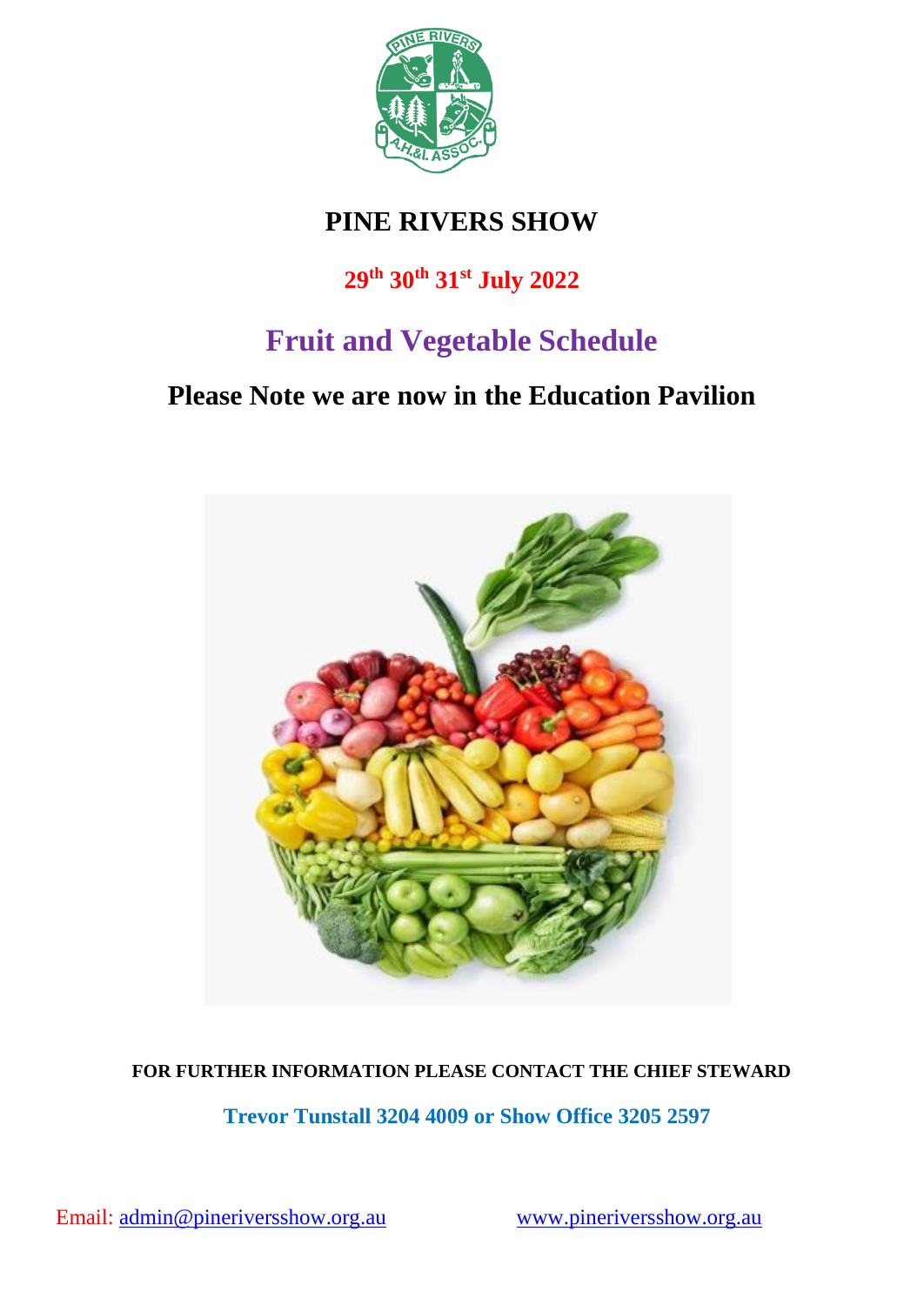# **PINE RIVERS A.H. & I. ASSOCIATION**

### **FRUIT & VEGETABLE SCHEDULE 2022**

**CHIEF STEWARD: Trevor Tunstall 3204 4009**

#### **NEW LOCATION BESIDE THE EDUCATION PAVILION**

#### **CONDITIONS OF ENTRY :-**

| 1. | All Fruit or Vegetables must be grown by the exhibitor                                                            |  |  |
|----|-------------------------------------------------------------------------------------------------------------------|--|--|
| 2. | ALL EXHIBITS REMAIN THE PROPERTY OF THE EXHIBITOR. NO PRODUCE WILL BE SOLD.                                       |  |  |
| 3. | All produce not collected by Tuesday 2nd August 2022 will be disposed of.                                         |  |  |
| 4. | Entry fee - Adults: \$1 per class; Junior 50 cents per class, Junior NO ENTRY Fee for Student Section             |  |  |
| 5. | All exhibits must be accompanied by a <b>completed entry form</b> and be delivered to the Horticulture Marquee on |  |  |
|    | Thursday 28 <sup>th</sup> July, 2022 between 3.00 pm and 6.30pm and staged ready for judging at 7.00pm.           |  |  |
|    | Prize money 1st - \$6.00; 2nd - \$4.00; 3rd - \$2.00                                                              |  |  |
|    | Prize Money above halved, if less than 3 entries in a class                                                       |  |  |
|    | Junior section will be awarded ribbon and Gift                                                                    |  |  |
| 6. | Points allocated - 1st - 3points : $2nd - 2$ points : $3rd - 1$ point                                             |  |  |
| 7. | Show Society will supply baskets if required                                                                      |  |  |
| 8. | NO CARS WILL BE ALLOWED ON THE GROUNDS BEFORE 5pm SUNDAY 31st July 2022                                           |  |  |
| 9. | Collection of exhibits and prizes between 4.30pm and 5.30pm only on Sunday 31st July 2022.                        |  |  |

### **SPECIAL AWARD IN MEMORY OF KEN SWANSON FRUIT**

## **FRUIT SCHEDULE**

#### **CLASS DESCRIPTION**

1. Decorated Basket of Fruit Minimum 6 Varieties

#### **All Classes 2 - 15 must be presented with stalks**

- 2. Three Navel Oranges
- 3. Three Valencia Oranges
- 4. Three Any Other Variety Oranges
- 5. Three Emperor Mandarins
- 6. Three Any Other Variety Mandarins
- 7. Three Lisbon Lemons
- 8. Three Meyer Lemons
- 9. Three Any Other Variety Lemons
- 10. Three Grapefruit Any Other Variety
- 11. Three Limes
- 12. Ten Cumquats
- 13. Three Purple Passionfruit
- 14. Three Yellow Passionfruit

#### **CLASS DESCRIPTION**

15. Six Strawberries

16. Eight Macadamia Nuts - in covered shell

17. Any Other Fruit Not Scheduled with **Stalks** 

#### **CHAMPION FRUIT OF SHOW SASH & GIFT VOUCHER**

#### **MOST SUCCESSFUL ENTRANT HIGHEST POINTS GIFT**

### **STUDENT SECTION – refer to Vegetable Classes 65 to 72**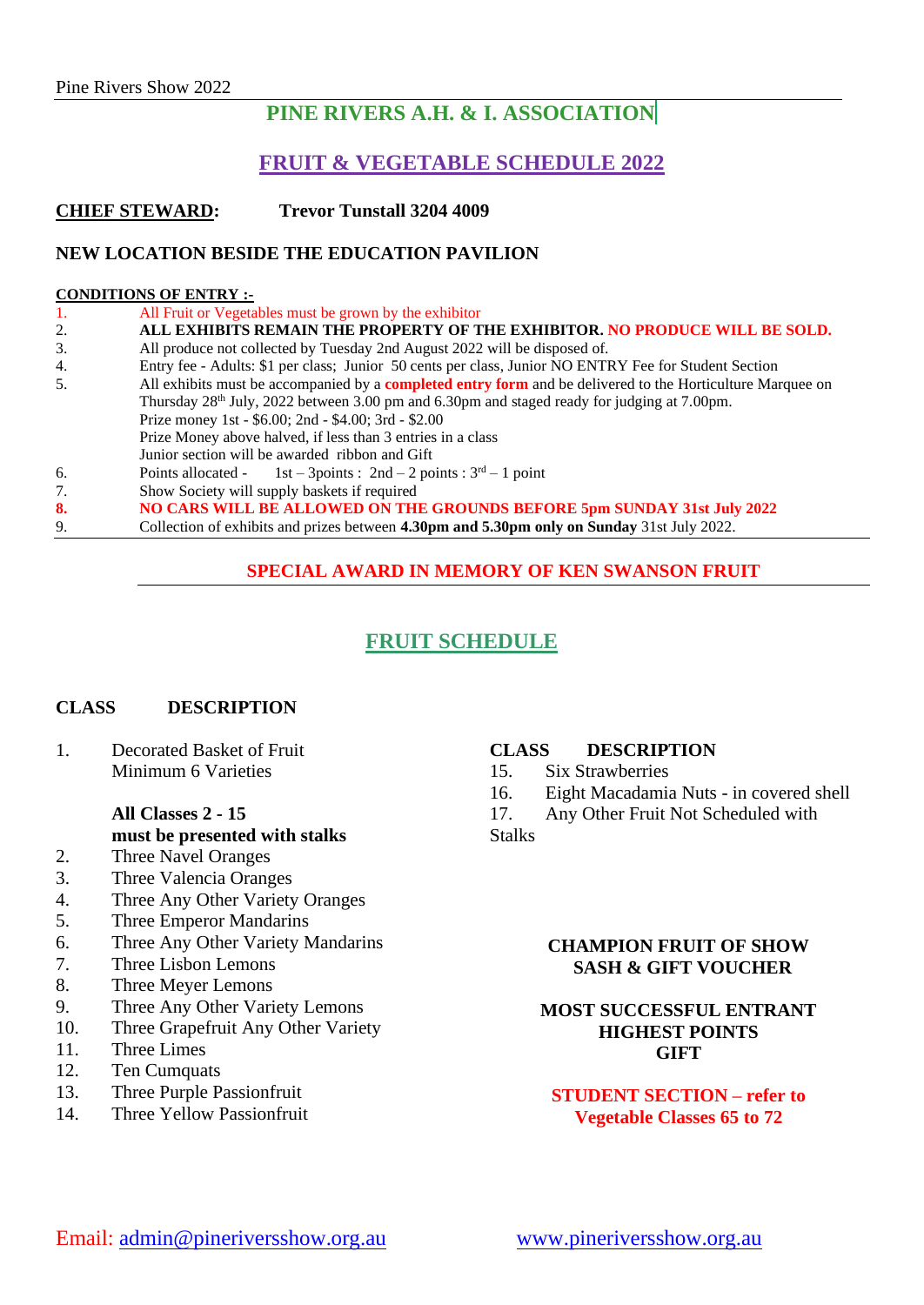# **VEGETABLE SCHEDULE**

#### **CLASS DESCRIPTION**

- 18. One Cabbage Large Variety
- 19. One table pumpkin (with stem)
- 27. One Sugarloaf Cabbage
- 28. One Lettuce Head Type
- 29 One Lettuce Leaf Type
- 30 One Cauliflower
- 31 One Head Broccoli
- 32. Three Carrots any colour
- 33 Three Beetroot any colour
- 34 Three Leeks
- 35 Three Green or White Chokos
- 36 One Bunch Celery (separated)
- 37 One Bunch Silver Beet or Chard-Coloured
- 38 Ten Any Other Variety Beans
- 39 Ten Pods Peas Green
- 40 Ten Pods Peas Snow
- 41 Decorated Basket of Vegetables
- 42 Minimum 6 Varieties
- 43 Three Potatoes White Varieties
- 44 Three Potatoes Coloured Varieties
- 45 Six Spring Onions/Shallots (Not sprouted)
- 46 One Asian Vegetable- Any Variety
- 47 Three Capsicums
- 48 Bunch Herbs- Six Varieties (Tied)
- 49 Bunch Parsley-Any Variety (Tied)
- 50 Three Round Radish
- 51 Three Long Radishes
- 52 Three Tomatoes- Round Red with stalks
- 53 Three Tomatoes-Any other Large Variety with stalks
- 54 Ten Tomatoes-Small Variety eg. Cherry ect with stalks
- 55 Three Zucchini- Small (Max 6/8inches)
- 56 One Marrow- Large Zucchini, Squash etc.
- 57 Any other variety vegetable (not in schedule}
- 58 Chillies
- 59 6 White Chicken Eggs
- 60 6 Brown Chicken Eggs
- 62 6 Mixed Eggs
- 63 6 Turkey Eggs
- 64 6 Eggs of any other variety

#### **STUDENT SECTION**

- 65 Farmyard on a paper plate made from Vegetables - Toothpicks allowed
- 66 Any Vegetable Best Cartoon Character
- 67 Radish- Funniest Shape
- 68 6 Cherry Tomatoes
- 69 Any Animal made from Fruit/Vegetable feathers and toothpicks allowed
- 70 Best Decorated Egg (cooked of course)
- 71 6 chicken eggs (can be mixed colours)
- 72 Best Bunch of Mixed Herbs or Single Herbs



#### **CHAMPION VEGETABLE OF SHOW SASH AND GIFT VOUCHER**

#### **MOST SUCCESSFUL ENTRANT HIGHEST POINTS- PRIZE**